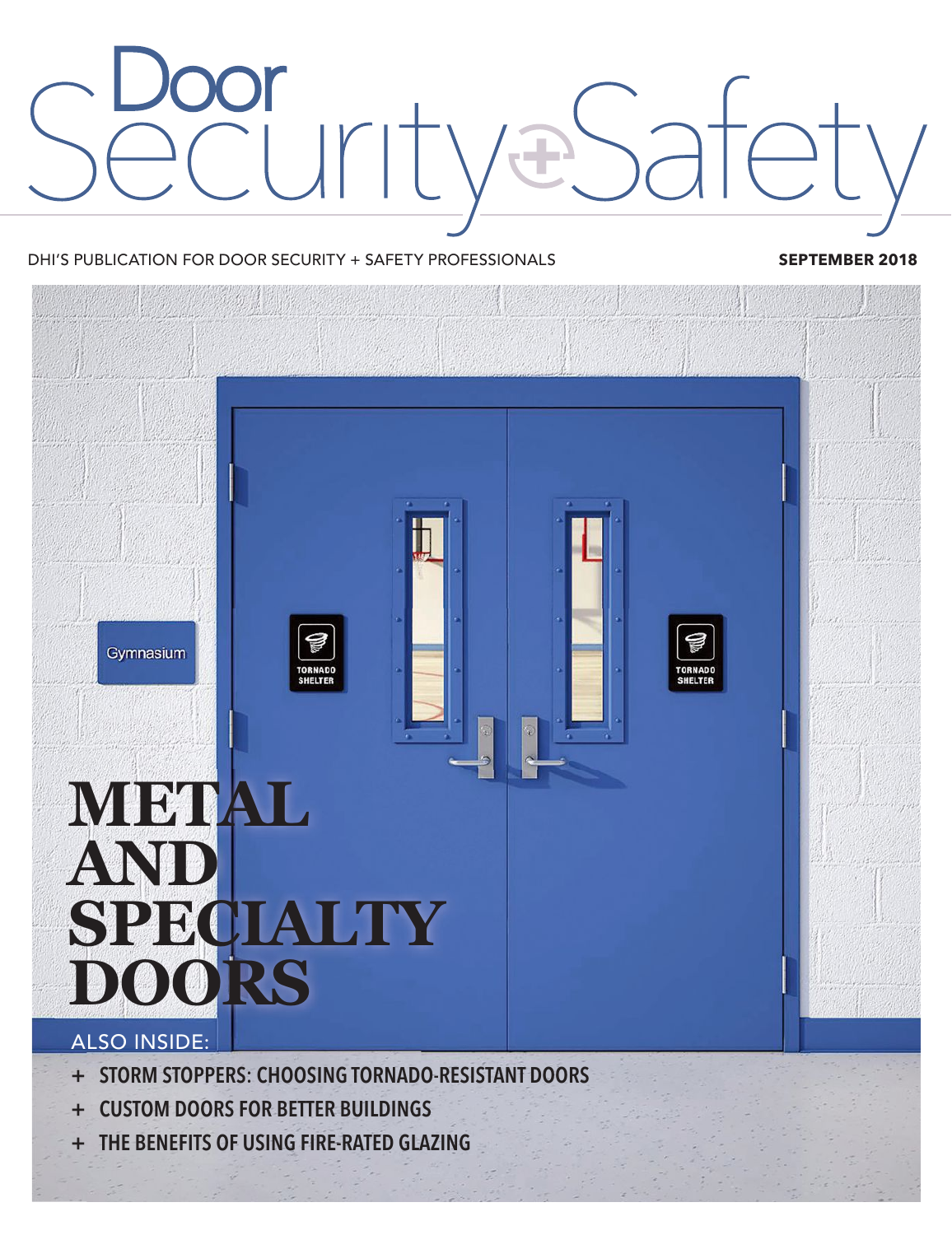# $\mathbf{E}$  **CONTENTS**

8

### ATTACK-RESISTANT SCHOOL SECURITY SOLUTIONS FOR RETROFIT ENVIRONMENTS

#### **KENNY WEBB***, ASSA ABLOY*

Hollow metal, attack-resistant openings are typically looked at as solutions for new construction. The goal of these solutions has always been to provide an affordable, code-compliant, school-focused product. To fully serve our nation's schools, manufacturers must find a solution that makes sense for all types of construction.

#### 10 STORM-STOPPERS: CHOOSING TORNADO-RESISTANT DOORS FOR SAFE ROOMS

#### **JEFF ALWINE,** *ALLEGION*

To keep people safe in tornadoes, more buildings include safe rooms (also known as "storm shelters") to defend people in place when the big storm approaches. This article discusses the codes and standards that govern safe room design, with a special eye on the testing standards and latest product options for tornado-resistant doors in these spaces.

#### 16 BRINGING BIOMETRICS TO THE DOOR AND ACROSS THE ENTERPRISE

#### **WAYNE PAK,** *HID GLOBAL*

Over the past few years, biometrics have rapidly expanded into consumer applications like the financial market for customer authentication to payment services and withdrawing cash from ATMs in high-fraud markets. However, its adoption as an additional authentication factor for physical access control systems (PACS) and other enterprise applications hasn't been as rapid. But this is changing.

#### **FEATURES** 22 THE SYSTEM SOLUTION The benefits of using fire-rated glazing systems in modern building designs **JEFF RAZWICK,** *TECHNICAL GLASS PRODUCTS*

Long gone are the days of specifying tiny, wired fire-rated glass lites in exit doors. Modern building designs call for expansive spans of fire-rated glazing to transfer daylight, open up interiors and support complex project goals all while meeting stringent fireand life safety criteria.

#### **28 DON'T MAKE THESE 8 SECURITY**  ENTRANCE MISTAKES **TRACIE THOMAS,** *BOON EDAM*

Security entrances provide a wide range of benefits for organizations and their facilities. They come in a number of security levels, from level one up to level four-prevention-where the entrance is designed to only allow passage of authorized personnel and completely stop unauthorized entry, including piggybacking and tailgating.

#### 32 PREVIEW: **DHI MANAGEMENT SUMMIT 2018**

- 34 PREPARING FOR 2020: MANAGING THE NEW GENERATION OF EMPLOYEES **KATHRYNE A. NEWTON, PH.D.,** *K. NEWTON & ASSOCIATES*
- **37 DON'T CONFUSE PROFIT FIRST** WITH SHORT-TERM THINKING **JASON BADER,** *THE DISTRIBUTION TEAM*
- 40 MECHANIC'S LIENS: WHAT THEY ARE AND HOW THEY CAN HELP YOU GET PAID **ERIC TRAVERS,** *KEGLER BROWN HILL + RITTER*

#### **48 NEW DOOR SECURITY & SAFETY** FOUNDATION PRESIDENT: JAY MANZO, CPA

The Foundation's new President discusses the organization's mission, message and 2019 Strategic Plan.

#### **58** DOOR SECURITY + SAFETY READERS' SURVEY **DENISE GABLE,** *DHI*

We asked and you answered! Here are the results of the 2018 Door Security + Safety Readers' Survey.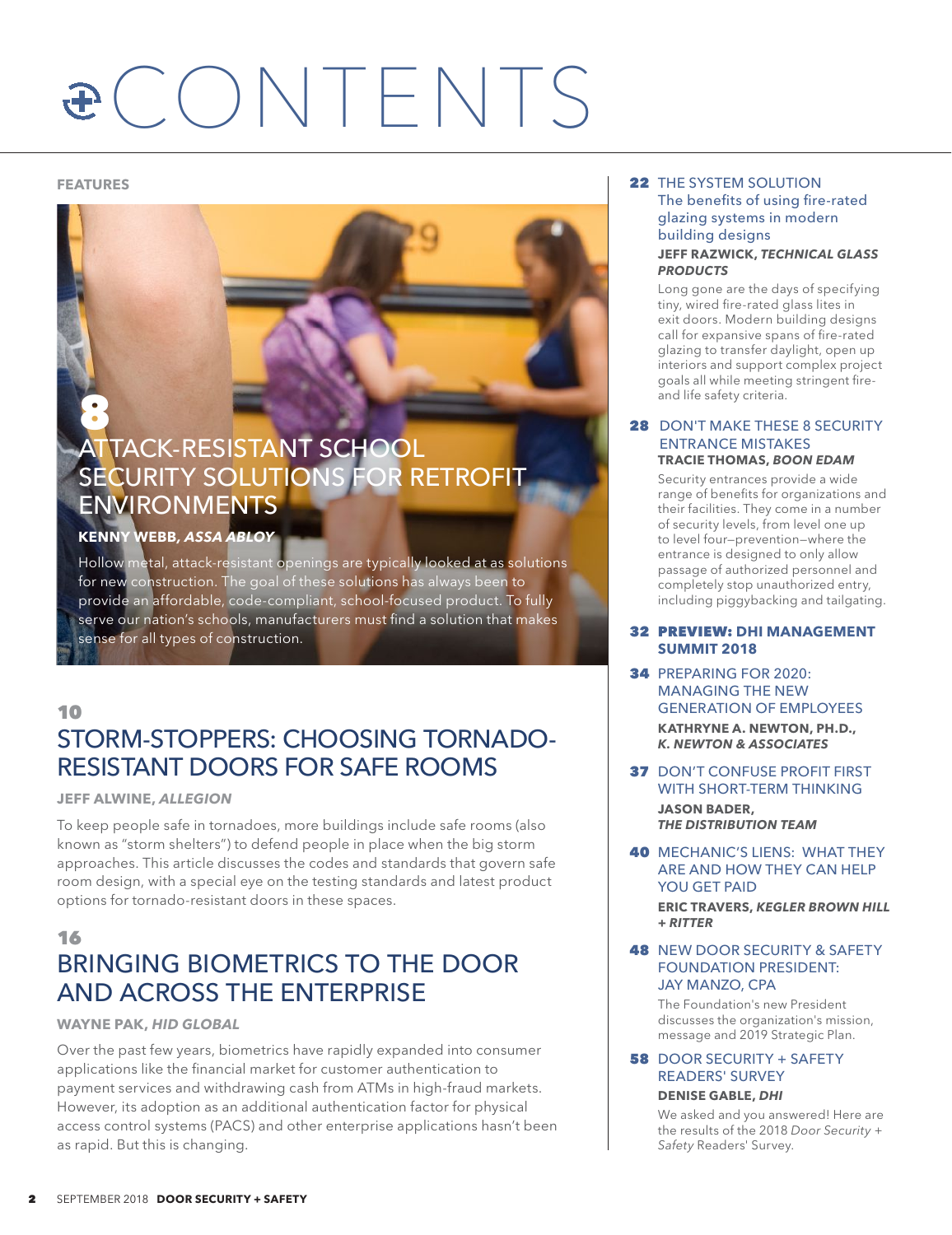#### **CASE STUDIES**

## BETTER BUILDINGS

**JEFF WHERRY,** *STEEL DOOR INSTITUTE*

#### **46** A MISSION TO BUILD THE BRAND

**BEN H. DORSEY III, LEED GA,**  *SPECIAL-LITE*



#### **BUSINESS MANAGEMENT**

#### **54** IMPROVING WORKPLACE DECISION-MAKING

*PART 2 OF 2*  **ROBERT W. WENDOVER,** *COMMON SENSE ENTERPRISES*

#### **COLUMNS + DEPARTMENTS**



- 4 IN TOUCH **MARK J. BERGER**
- 62 DECODED **LORI GREENE, DAHC/CDC, FDAI, FDHI, CCPR**
- **68 THE REVENUE GROWTH HABIT ALEX GOLDFAYN**
- **72 CLOSING THOUGHTS SHARON NEWPORT**



6 FACES **ROGER J. STEMPKY**

#### **60 PRODUCT SPOTLIGHT**

- 66 REAL OPENINGS **MARK J. BERGER**
- 70 IMPACT



#### **Door Security + Safety**

14150 Newbrook Drive Suite 200 Chantilly, VA 20151-2232 703.222.2010 publications@dhi.org www.dhi.org

**Chief Executive Officer** Jerry Heppes Sr., CAE jheppes@dhi.org 703.766.7010

**Director of Operations** Sharon Newport snewport@dhi.org 703.766.7009

#### **Media & Editorial Board**

David Beckham, AHC, FDAI *Cook & Boardman*  Cheryl Cameron

*Weinstein & Holtzman* Ben H. Dorsey III

*Hager Companies* Jacob Wexler, FDAI

LEED GA, Special-Lite

Glenn McNamara *ASSA ABLOY* 

**Manager/Managing Editor**  Denise Gable dgable@dhi.org 703.766.7018

**Communications** 

**Advertising Manager** Molly S. Long mlong@dhi.org 703.766.7014

**Design** tgdcom.com

Molly Mitchell *Allegion* Ginny Powell

Amanda Wilson *Southeast Architectural Solutions* 

*Legacy Manufacturing LLC*

*Door Security + Safety* (ISSN 2577-0128 [online] ISSN 2576-4608 [print]) is published monthly by DHI, 14150 Newbrook Drive, Suite<br>200, Chantilly, VA 20151-2232; 703.222.2010; Fax: 703.222.2410.<br>Periodicals postage paid at Fairfax, VA, and other additional mailing offices. **Postmaster:** Send address changes to *Door*<br>Sec*urity + Safety, 1*4150 Newbrook Drive, Suite 200, Chantilly, VA 20151-2232. Email: publications@dhi.org; Website: www.dhi.org.

**Editorial Policy:** DHI is an international not-for-profit association of individuals and companies in the door and architectural<br>hardware profession. Authors' opinions do not necessarily reflect the official views of the Door and Hardware Institute.

The magazine cannot guarantee the validity or accuracy of any data, claim or opinion appearing in any article or advertisement.<br>However, the magazine is designed to provide accurate and authoritative information on the subject matter covered. The information is presented with the understanding that the<br>publisher is not engaged in rendering legal or other expert professional services. If such assistance is required, the service of .<br>a competent professional should be sought.

Advertisements and product information do not constitute an HORD HORDING THE PERSON HORDING THE HORDING THE HORDING THE HORDING THE endorsement, nor a DHI position concerning their suitability. The publisher reserves the right to reject any advertising. Advertisers<br>and their agencies assume liability for all advertising content<br>and assume responsibility for any claims that may arise from their advertisements. The publisher makes every effort to ensure suitable placement of advertising but assumes no responsibility in this regard.

Send subscriptions, advertising, business and editorial matter<br>to *Door Security + Safety,* 14150 Newbrook Drive, Suite 200,<br>Chantilly, VA 20151-2232. Letters to the editor are welcome and will be considered for publication in whole or in part in "Letters to the Editor." All editorial sent to the magazine will be treated as<br>unconditionally assigned for publication and copyright purposes and is subject to the editor's unrestricted right to edit and comment editorially.

For current subscriptions, enclose an address label or facsimile from a recent copy when writing to DHI. For new subscription information, call DHI at 703.222.2010.



© Copyright 2018 Door and Hardware<br>Institute. All rights reserved. Nothing<br>may be reprinted without permission from the publisher.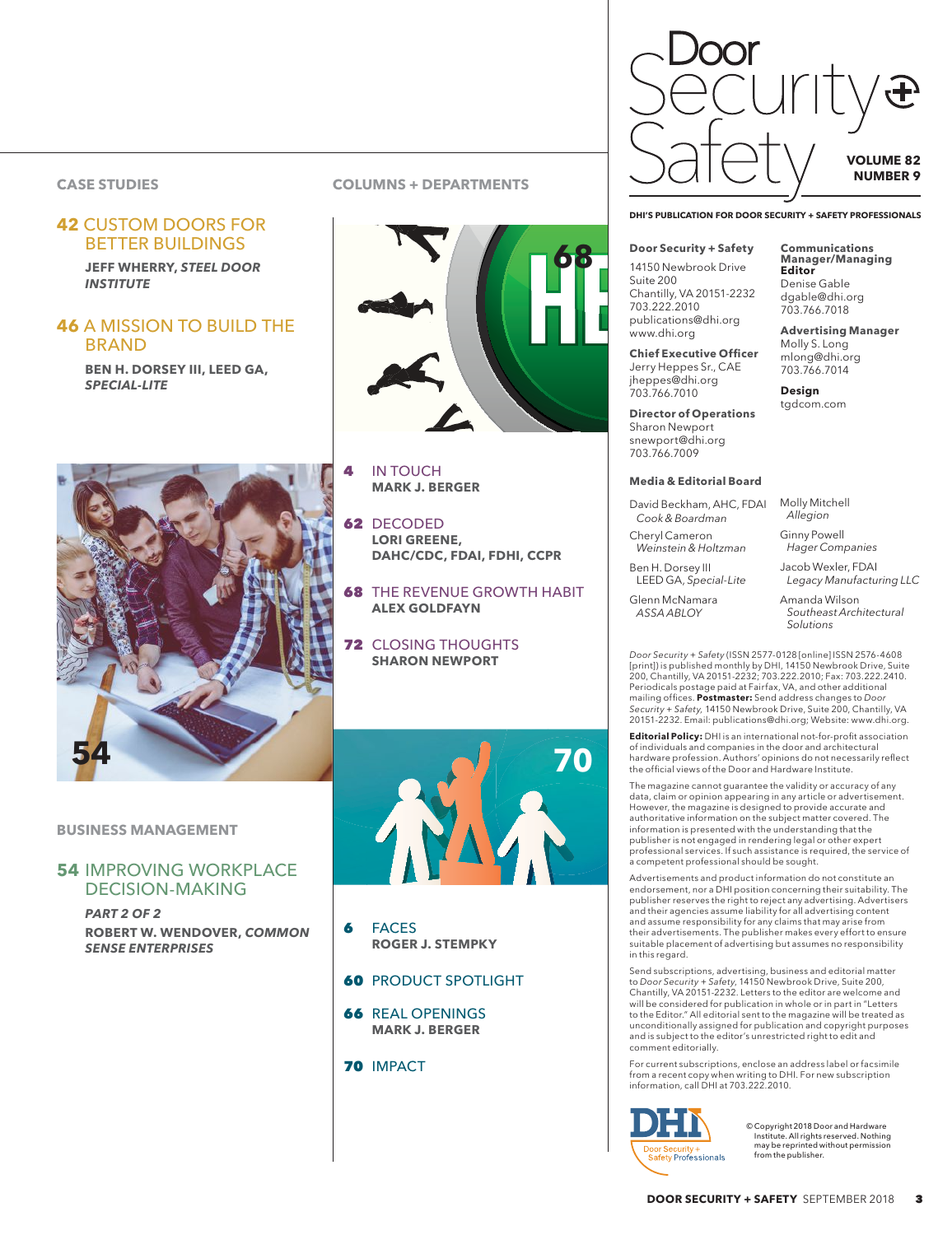

contamination. Multispectral sensors work for the broadest range of people with normal, wet, dry or damaged fingers, across the widest range of usage conditions - from lotions or grease to sunlight to wet or cold conditions. The sensors also resist damage from harsh cleaning products and contamination from dirt and sunlight.

#### **LIVENESS DETECTION**

Liveness detection is the ability to determine that the biometric data captured by the fingerprint reader is from a real living person, not a plastic fake or other artificial copy. An increasingly visible dimension of biometric performance in commercial applications, liveness detection is critical for preserving trust in the integrity of biometrics authentication. At the same time, it must not impede performance or result in excessive false user rejections.

The most trusted multispectral imaging fingerprint sensors with liveness detection provide a real-time determination that the biometric captures are genuine and are being presented by the legitimate owner, rather than someone impersonating them. This capability leverages the imagecapture approach of using different colors or spectrum of light to measure the surface and subsurface data within a fingerprint. In addition to this optical system, the biometrics sensor features several core components, including an embedded processor that analyzes the raw imaging data to ensure that the sample being imaged is a genuine human finger rather than an artificial or spoof material. Advanced machine learning techniques are used so the solution can adapt and respond to new threats and spoofs as they are identified.

While liveness detection and the underlying capture technology optimizes performance, it is also important



# I build the special in Special-Lite

This is Tony.

Every door he builds is good enough to protect his daughter, that's how you know it's built to protect those in your buildings.



Learn more about how Tony builds the special in Special-Lite: special-lite.com/firedoors





COMPLETE ENTRANCE SYSTEMS INTERIOR & EXTERIOR DOORS . TOILET PARTITIONS INTERIOR ALUMINUM FRAMING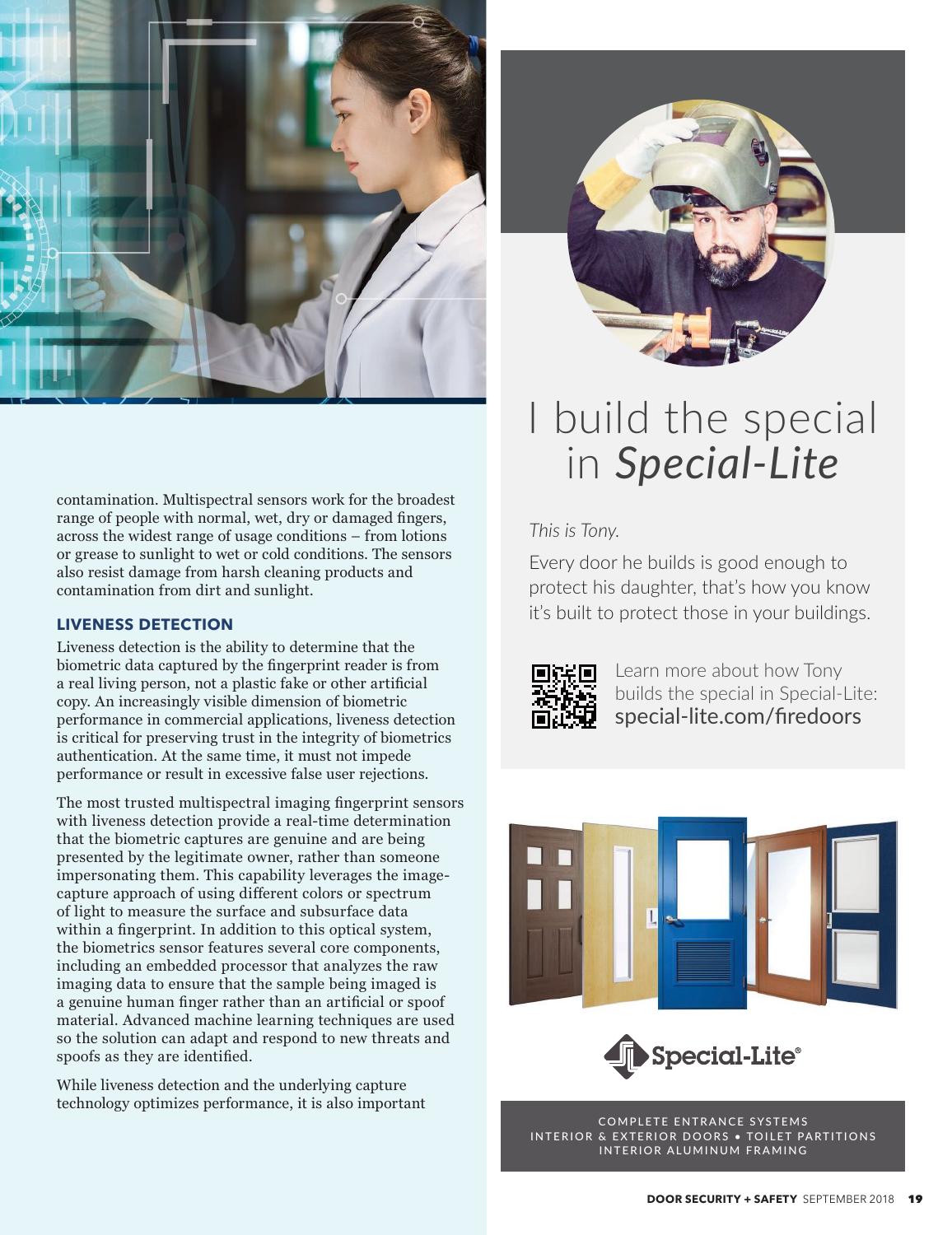# A Mission to Build the Brand

**BY BEN H DORSEY III, LEED GA** 

In the restaurant market, branding is a critical asset. This is especially true<br>for restaurant chains. Here, building construction is heavily connected to the brand identity, even as local variations are permitted.



For Mission BBQ, the brand is reflected in their buildings (such as the corrugated metal awnings), their people (they like to hire vets), and their practices (such as standing for the national anthem at noon each day). Mission BBQ, headquartered in Glen Burnie, Md., was founded on Sept. 11, 2011. Their message is one of patriotism, service to those who serve or have served, and close relationships with first responders. And, let's not forget the Va., barbeque!

Each grand opening for a new location includes patriotic fanfare and VIP events. Their branded military vehicle typically makes it these grand openings and has even served as a backdrop for military weddings. They have even christened a military-style boat, named Sea Brisket.

As of this writing, Mission BBQ was in nearly 70 locations in 15 states, all east of the Mississippi. Each ribbon-cutting ceremony also brings out one or both company founders, Bill Krause and Stephen "Newt" Newton.

Another key player in the ribbon cutting ceremony is the distinctive entrance system. No matter how small or how large the location, the entrance system takes on an appearance of wood and the doors always offer the trademark external pulls constructed of black gas pipe mounted at a characteristic angle with elbow ends. If the elbows and tops of the pipe get a little worn through use, well, that simply contributes to the brand image.

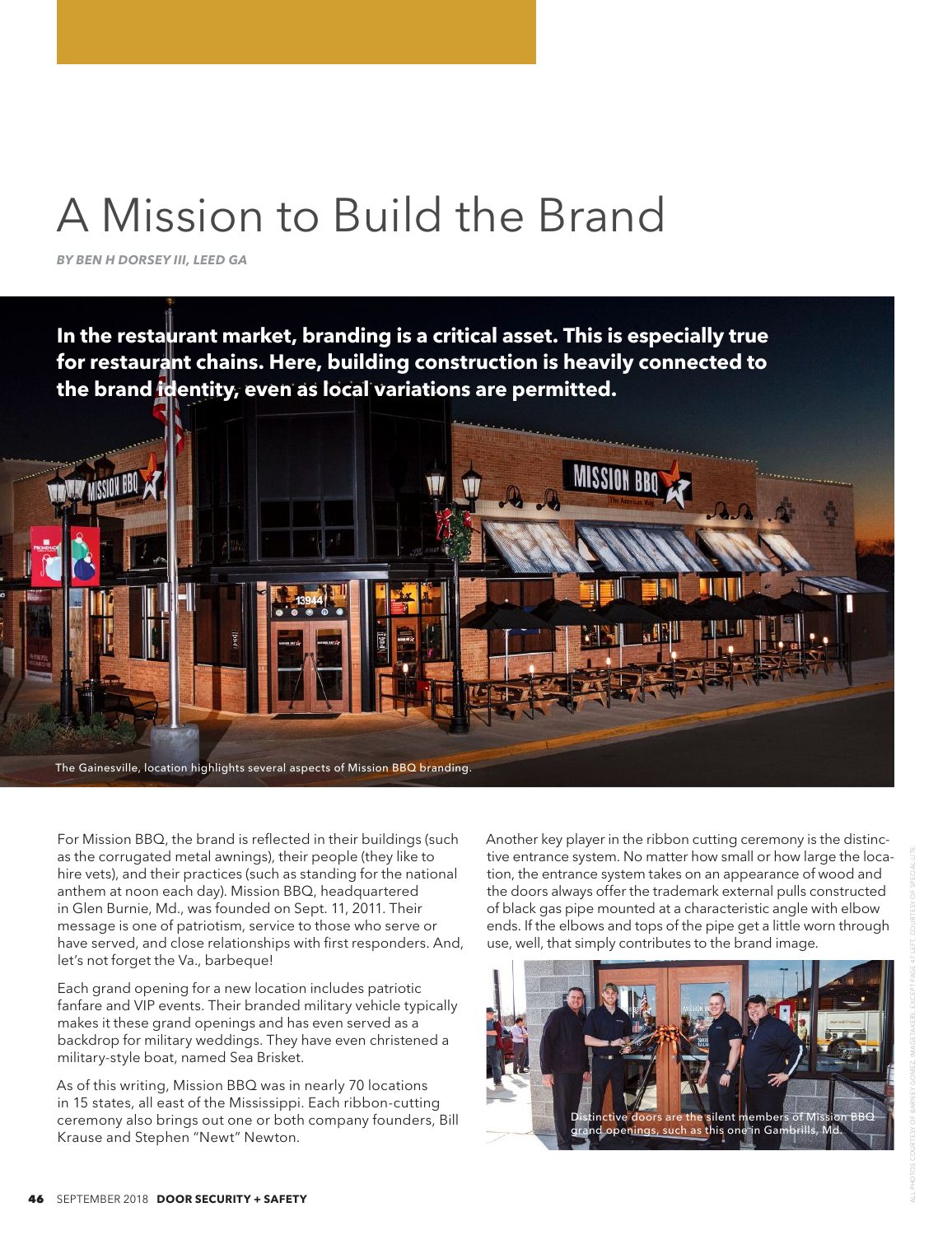Behind the branding, of course, are serious doors and hardware designed for heavy traffic-another trademark of Mission BBQ.

For all but a few of the early Mission BBQ locations, the doors are aluminum monumental or stile and rail doors. Here, the Special-Lite SL-15 has been the go-to product. The doors feature full lites of one-inch clear Low-E and tempered glass and a powder coated "Wood Expressions" finish.

The doors are paired with Hager Companies hardware, including 5400 series rim exit devices with surface vertical rods (often less bottom rods), Roton continuous hinges, 5100 series closers, strikes, and door protection plates.

Mitch Pipgrass, of Mitchell Sales & Associates, represents both Hager Companies and Special-Lite in Maryland, Virginia, and the nation's capital. He brought these two product lines together for Mission BBQ.

"This client, like most others I have worked with, wanted a comprehensive solution to their entrance-related challenges," Pipgrass says. "So I offered them both the functionality and the look they needed. A significant component of that functionality is robustness. They want it to look right, for sure, but they need flawless performance out of the entrance system so they can focus on what matters-serving their customers."

Alan Hamm Architects of Kensington, Md., is the firm of record for Mission BBQ. Kevin Lorei is a senior architect with the firm.

"We've dealt with a variety of buildings for this client," he explains. "Some are new construction from the ground up while others repurpose existing structures."

A typical Mission BBQ location offers 3,500 to 4,200 square feet of floor space. Within the space, a 100-plus capacity dining room is the centerpiece and is always decorated in patriotic flare. Another component is a full-service kitchen area with open service line. A separate food preparation and catering area is common in most locations. Outdoor patio dining is available in all new construction locations and for renovated sites when space permits. Average construction time across all projects is about 12 weeks.



The variation of geography and building type can challenge the architect. "Still," says Lorei, "We achieve the intended branding through some common elements. Among these are the chosen doors and custom, gas pipe pulls."

"Early on, we had been using wood doors, but we had challenges with warping and maintenance issues due to the heavy traffic these doors experience," he said. "We then discovered the more resilient doors of Special-Lite in an

American Cherry wood grain finish that fulfills our initial design intent. They look great and hold up well to the heavy use."

Speaking of those unique external pulls, Lorei explains: "From the corrugated metal awnings to the door color and pulls, and patio construction materials, we sought honest, hardworking materials that reflect the clientele of Mission BBQ. It's a rustic, hands-on image. And the aesthetics of the openings contribute to that image."



According to Linda Dotterer, Brand Ambassador for Mission BBQ, it was the research done by their founders that led to the entire customer experience, as well as the decor of their restaurants.

"Before we opened our first restaurant, our founders traveled extensively to barbeque hotspots across the country," she says. "They sought out the masters of barbeque. Along the way they also noted elements of decor that led to an unpretentious dining experience. In particular, they noted the fusion of metal, wood, and concrete. You see plenty of these elements in our restaurants today."

"As a chain, we can't replicate every feeling of the mom and pop barbeque," Dotterer says. But we use these elements to strive for an authentic barbeque experience. You see it in our on-site smoker from Ole Hickory Pits. You see it our metal food trays with food served on butcher block paper. And beyond the gas pipe door pulls, you see that same look in our railings and in our paper towel dispensers."

Many building products can contribute to the desired brand image of restaurants. Logoed signage may be the most noticeable. However, the entrance system offers numerous ways for the restaurant owner to create the desired customer experience. After all, it can provide choices in material, color, finishes, lites, and hardware to help establish and reinforce the brand.

Mission BBQ is on a mission to build their brand. And for them, the chosen doors are leading the charge. +



**BEN H. DORSEY III, LEED GA, is** Manager, Marketing & Communications, for Special-Lite. He can be reached at Ben\_Dorsey@special-lite.com.